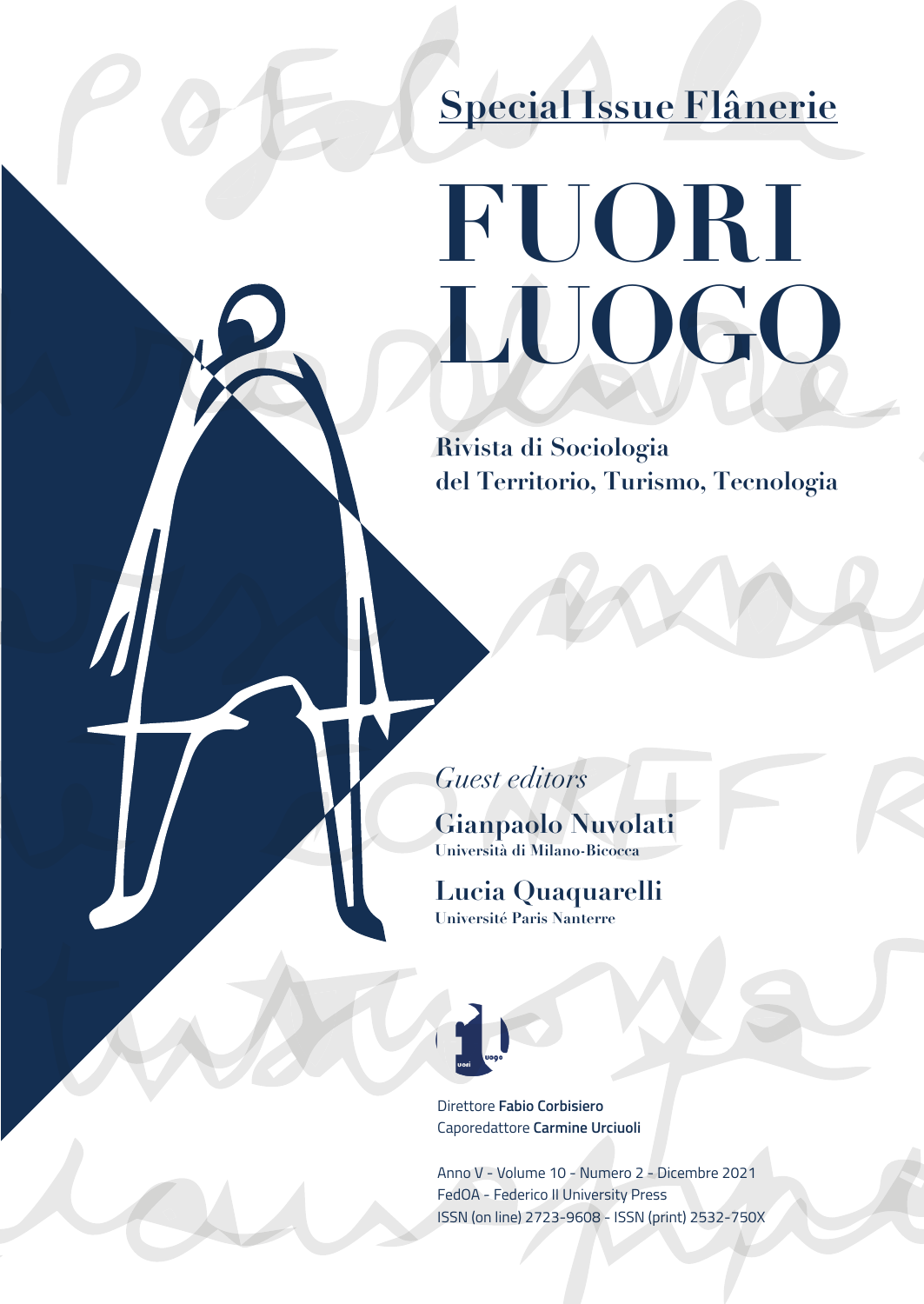### **Special Issue Flânerie**

## **FUORI** LUOGO

Rivista di Sociologia del Territorio, Turismo, Tecnologia

Flânerie as a way of living, walking and exploring the city

Introduzione di Giampaolo Nuvolati e Lucia Quaquarelli Prefazione di Fabio Corbisiero

a cura di

Gianpaolo Nuvolati Università di Milano-Bicocca

### Lucia Quaquarelli

Université Paris Nanterre



Direttore Fabio Corbisiero Caporedattore Carmine Urciuoli

Anno V - Volume 10 - Numero 2 - Dicembre 2021 FedOA - Federico II University Press ISSN (on line) 2723-9608 - ISSN (print) 2532-750X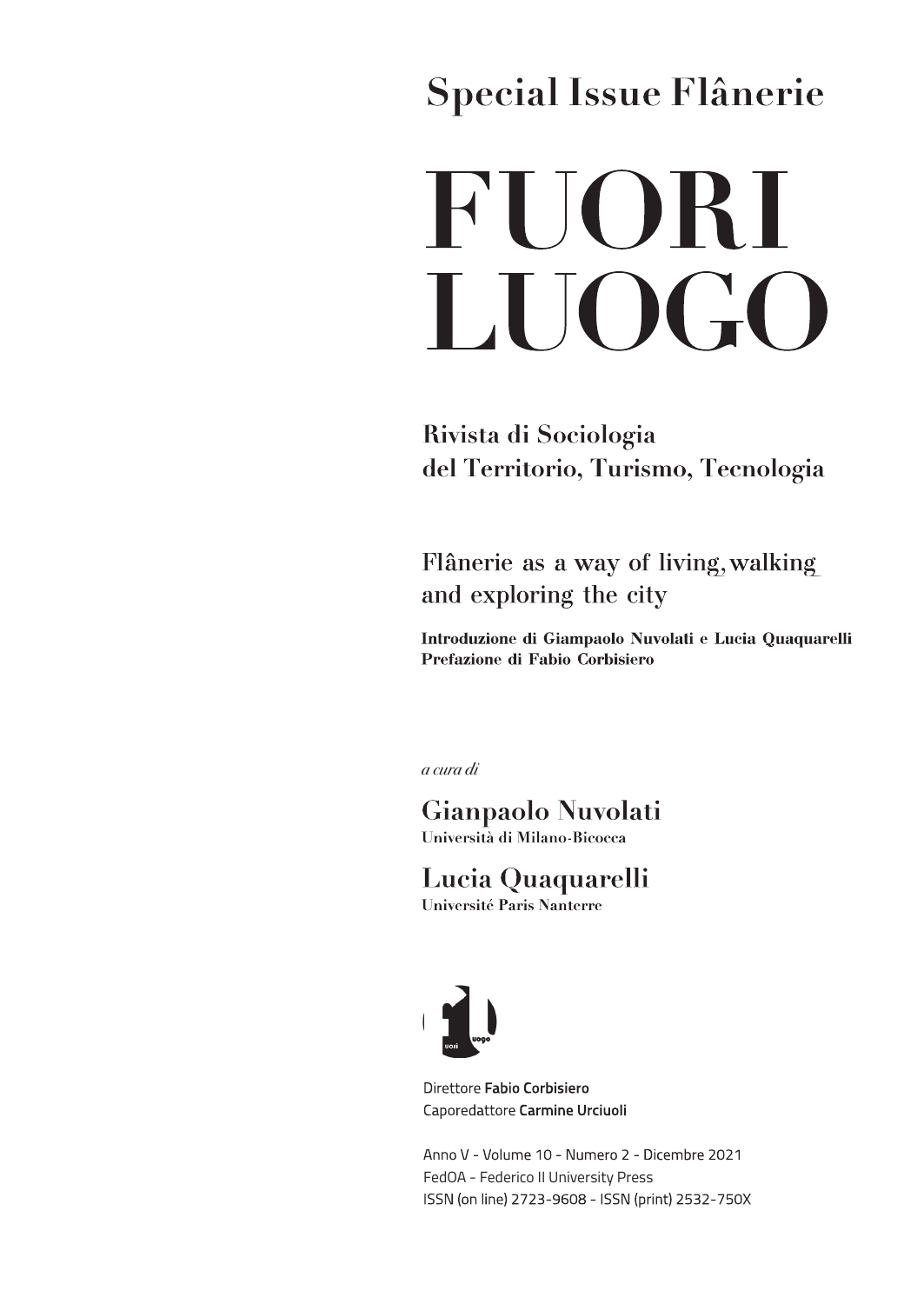#### Helen Scalway<sup>1</sup> **The Flâneuse and the Experience of Modernity<sup>2</sup>**

I'm not a sociologist but an artist with a background in the study of English literature and a commitment to the life of the city. When I walk as a flâneuse in the city where I am most at home, which is London, what I'm really doing is seeking places in it which resonate with the person I feel myself to be. I am always hopeful that the city will offer me what I can only call an *increase of being*. I walk also for the possibility of encounters with others, in which there is such interest and power to surprise.

In this article I offer some walks through different parts of London whilst also exploring some of the difficulties for the flâneuse and suggesting certain historical contexts for these difficulties. The walks I recount in this paper take me past the Houses of Parliament: through the City of London: past the huge skyscraper known as Shard: and through a street market – in this case, Walworth Road Market. The first three walks take place in streets where the authority is visibly top-down, either emanating from ancient hierarchical centres or from the newer money which has been able to buy the power to command. The last walk of all takes place in a street market where the energy and the resources seem to well up from the workaday population. There is much already to think about here which is political, in these very different characterisations of place, akin to the old-fashioned distinctions between 'high culture' and 'popular culture'. Those distinctions in culture have eroded rapidly in the last fifty years, starting with the social explosions of 1968, but the distinctions between one kind of place and another – between the class hierarchies of rank, class, education, which mark London places – have, I think, eroded much more slowly, if at all.

I want to focus as a flâneuse who wishes to walk freely in her own city, both as wanderer but also inhabitant. Flâneuses (such as journalist Lauren Elkin) have probably walked here all the time, but invisibly. If they were invisible, why was this? Above all, as invisible beings, could they affect anything? What did their invisibility mean, for them and for the city?

I'm on a tube train, rattling along to where my first walk starts, and reflecting on what it is to walk as a woman in London. For a woman, parts of London are easy to walk in and some are not. It depends on being invisible at times, but invisibility is of various sorts. There is sexual invisibility. I certainly have that, being old, and that just is. But there is also political invisibility, which I cannot accept. This is because the claim I am making, to be present in the street, is enmeshed with the political assertion that I have a right to my own share of public space, not more but not less; and this involves visibility. Power-plays of some sort, at some level, must be involved.

Flâneurie was certainly a political activity for Walter Benjamin, who haunted the Paris Arcades. The result of his haunting was a founding of a new discipline – sociology – involving his great critique of capitalism, but also his critique of the over-rationalisations of the Marxism of his time: for the huge bundle of notes published after his death and known as The Arcades Project seem to suggest the dreamy phantasmagoria of the Paris arcades and their consumables, and that the power of desire was a phenomenon which Marxism needed to understand and to take into account if it was to be effective. The shopping areas were then and are now perhaps the only parts of the city designed with women in mind as consumers, as mere sources of profit. The other areas seem never to have been built in any way for women workers or women walkers. Women in the past have even felt that they had to walk the city in disguise, thinking of, for example, George Sand, who even assumed a male name.

Away from the shops, the erasure of women's presence in the city is even now barely ending.

<sup>1</sup> Helen Scalway is an independent artist and writer. She was connected for many years to The Department of Geography at Royal Holloway, University of London, as a result of a keen interest in spatialities Informations about the author are available on the website: https://helenscalway.com/.

<sup>2</sup> Received: 26/03/2021. Revised: 03/11/2021. Accepted: 03/11/2021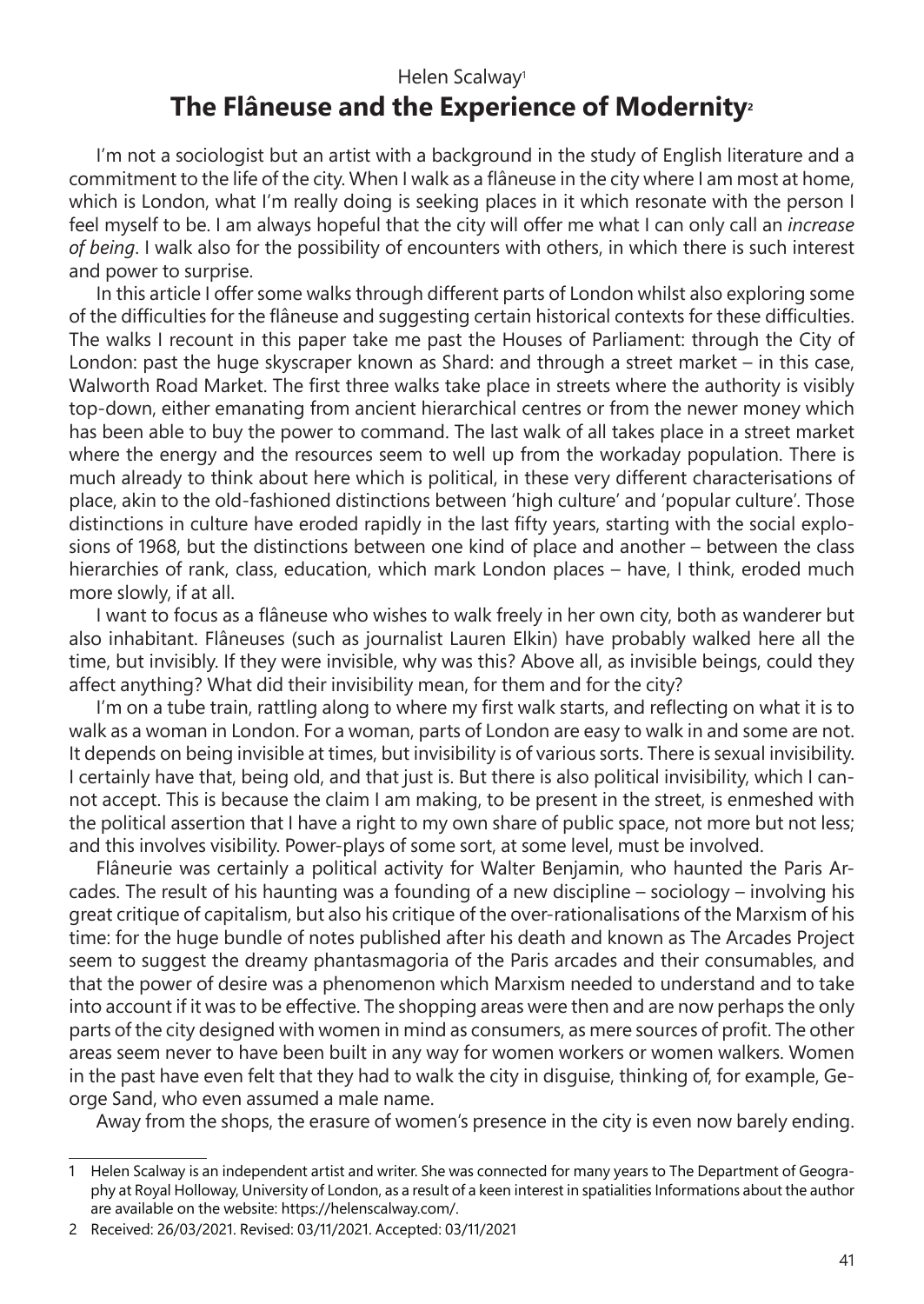Women have been silenced for so long, and the MeToo movement is courageous indeed – but it is too long overdue. This history of age-old unconsciousness of – or even hostility – to women is etched deep into the city. There are so many city-street fictions which betray this; for example, the detective novel has often turned on the trope of the male stalker and the female victim. The murders, all too real, committed in London streets in 1888 by the man known as Jack the Ripper have been revisited many times in crime fiction and in film, and the Ripper is still such a figure in popular imagination that in 2015 a museum was opened in Cable Street, a deed which itself feminists might well see as monstrous. The 1974-5 television series, Kolchak: The Night Stalker, follows the same trope: female victim, male stalker. This cursory list could be extended.

The street is part of public life and symptomatic of it, though we may walk there quietly and anonymously. Historically, for millennia in Europe, only free men were deemed to be real citizens capable of public life, able to walk and talk in the agora, the open space of the city. Many men were enslaved, of course, but even free women were meant to be at home. Even now, onto the solitary, independent figure of the urban woman wanderer some strange shadows are projected. Lone women, refusing to stay at home, mobile, rambling at will, refusing surveillance, may appear not to fit into any category; and uncategorisable disobedient women in the past have been seen as witches, obscurely threatening to the stability of the world, living unprotected on the edges of villages and settlements. Perhaps such women refused male protection, seeing it as a possible precursor to male control. In the past they might be suspected of witchcraft; if so, as a dreadful number were, they were liable to be condemned by male ecclesiastical courts and condemned to death. Male horror of apparently self-sufficient women may be connected with some unconscious fear of women who could not be controlled. The Catholic Church to this day will not allow women priests. The real reasons why this should be so might be worth investigating, but an ancient anxiety in the minds of the priesthood as to the conjunction of women and numinous power cannot be ruled out.

But, to the first of our walks. Here I am, walking moodily on the Thames Embankment opposite the Houses of Parliament. I'm moody, because a walk here leads to thoughts of the place of women in public life. It might be argued that the Houses of Parliament embody the seat of power in the U.K. were it not for the suspicion that true power is vested in the international finance houses in the City of London – or did, before Brexit. Viewed from afar, the Houses of Parliament nonetheless suggest a Victorian Gothic fairy tale beauty. Today Parliament enacts, as always, its ancient sexism. One disturbing example of this (one of many) came from a report in The Guardian newspaper at the time of the 2019 election:

«Women's organisations have expressed alarm at the number of female MPs standing down at the upcoming general election who have cited the abuse they face in public office.

Among Tory ranks, the female MPs stepping down are on average ten years younger and have spent a decade less in parliament than retiring male MPs. […]

The cabinet minister Nicky Morgan has said she will not be standing as a candidate, with one of her reasons being the abuse she has received.[…]

Heidi Allen, the former Conservative MP […] also said she would not stand, highlighting "the nastiness and intimidation that has become commonplace". […]

Sam Smethers, the chief executive of the Fawcett Society, said, "We have to confront the fact that our toxic politics is driving good women MPs away. In 2019 it is still a hostile environment for women," she said, adding that the figures should particularly worry the Conservative party, where only one in five MPs are women» (The Guardian, 2019).

As in Parliament, so in the streets. The streets where one attempts flâneuserie are of a piece with what happens in the House of Commons.

I sometimes go over the river to walk around the City of London, the place of money, not far, in London, from those of law and established religion. I am certainly not meant to be there, as the doormen in every entrance seem to imply. It's a space of huge buildings full of financial tra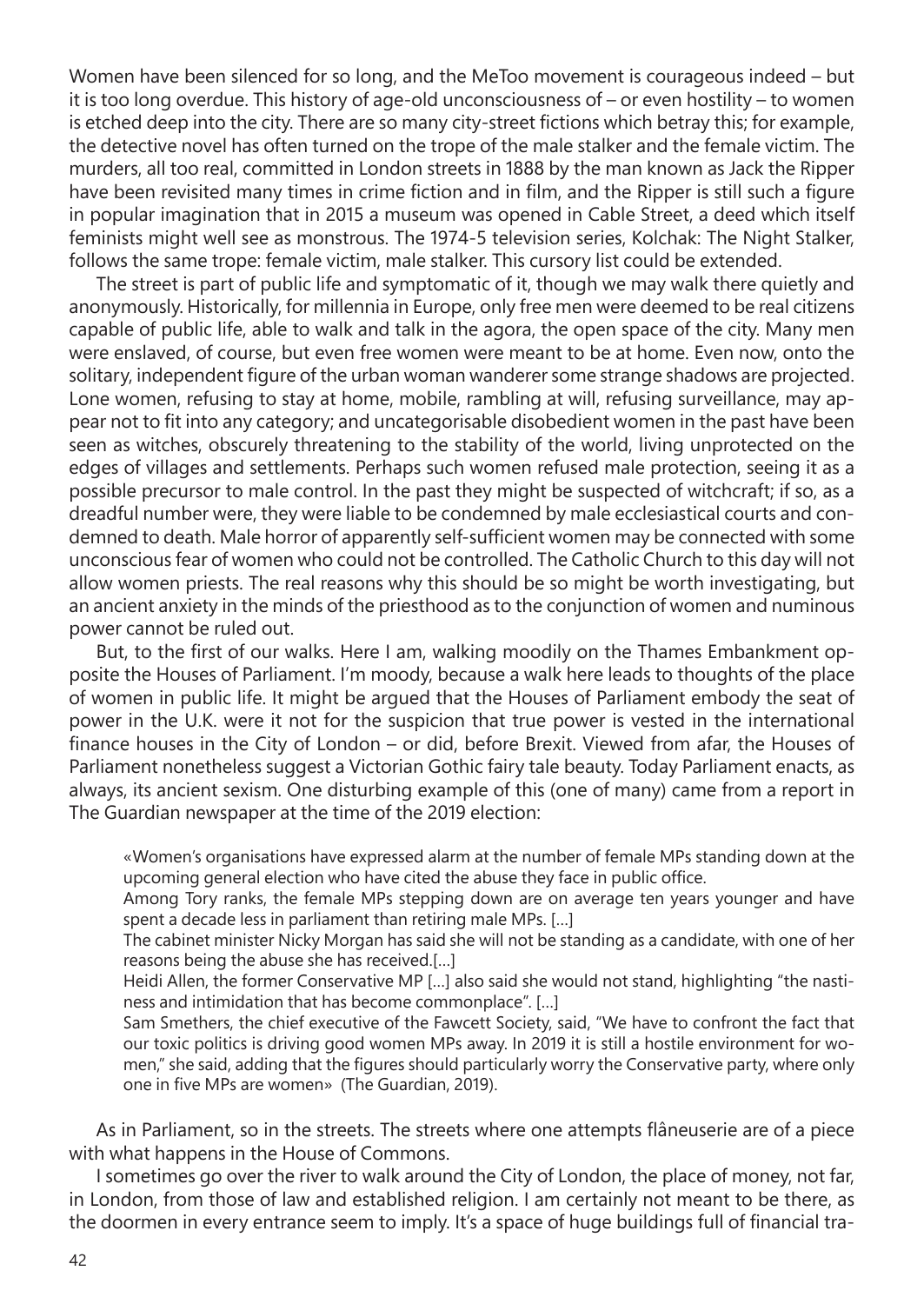ders at their banks of computers. Men heavily outnumber women in The Square Mile, London's financial heart. Each evening and particularly on Friday evenings the city workers pour out of their offices and stand and drink outside the city pubs. Some of the men stay drinking very late and at last stagger away to find the last tube train. I am angry that I no longer feel able to use the late-night trains to get home because of the city-boy drunks, and the violent quarrels which can break out between them. I have been urinated on and vomited on by these sharply suited young men in late night trains – I'm not sure what happens to the women city workers; self-preservation may drive them away, for some of the suits can become thugs in a blink.

In fact, women have done quite well financially in the City. There are women directors and financial traders. But there is a separation from other kinds of crucial female lived experience in this area: it is only for the mobile, the apparently unattached. What's it like to push a child in a pushchair through the City? The fact is, one isn't meant to.

From the City of London I pass by the Old Bailey, the Central Criminal Court of England and Wales. There is always a big police presence in the area. High up atop of the building, sits the sculpture of Justice and her scales. Pubs abound here, this time full of lawyers, servants of the law courts, chatting, drinking. There are some women but it's still mainly men. Women were only allowed to practice law in the UK in 1920, and by 1931 there were still only a hundred women solicitors countrywide. Now, while there are equal numbers in the offices, there are far fewer to be seen outside in the street.

After one particular walk around the ancient legal offices in the area known, as Temple, and passing The Old Bailey, I went home and opened my copy of Foucault's 'Discipline and Punish' (Foucault, 1974). This seems, as to other feminists, a powerful, necessary, but somehow disturbingly incomplete work; it has always worried me for what it seems to be ignorant of: women's embodied experience. But how could Foucault have known of such experience? That's an easy one to answer - he might have consulted women. It never seems to have occurred to him. Numerous feminist writers have felt similarly about his writing. The academic Angela King comments:

«…although feminists have engaged at length with his theories, Foucault himself never showed much interest in feminism or gender issues. For someone whose project was to elaborate on how power produces subjectivity by focussing on the ways it invests the body, his accounts are curiously gender-neutral and he has been roundly criticised for failing to address or perhaps even to recognise the significance of gender in the play of power…» (King, 2004, p. 29).

Always there are gaps, silences, absences, where women are not.

Still, a very different set of thoughts is triggered when I arrive at the august seventeenth century pile of St Paul's Cathedral. Here I rejoice in my memories of an earlier visit – but it was a visit to the outside, not the inside. This was during the Occupy London sit-in of 2011-12, taking place around St Paul's. It was London's sympathetic response to the Occupy Wall Street movement, protesting the catastrophic failures of the banking system of 2011 which led in the UK to the Conservative government inflicting savage, damaging cuts in public spending. A tented encampment outside St Paul's then duly appeared. The Occupiers in London made a declaration which began,

«1. The current system is unsustainable. It is undemocratic and unjust. We need alternatives; this is where we work towards them.

2. We are of all ethnicities, backgrounds, genders, generations, sexualities dis/abilities and faiths. We stand together with occupations all over the world. We refuse to pay for the banks' crisis.

3. We do not accept the cuts as either necessary or inevitable. We demand an end to global tax injustice and our democracy representing corporations instead of the people». (Occupy London General Assemblies, 2011).

When I visited the encampment, I found that a great many women were involved in its running. It was well organised, with a tented kitchen and even a library, both with lights – there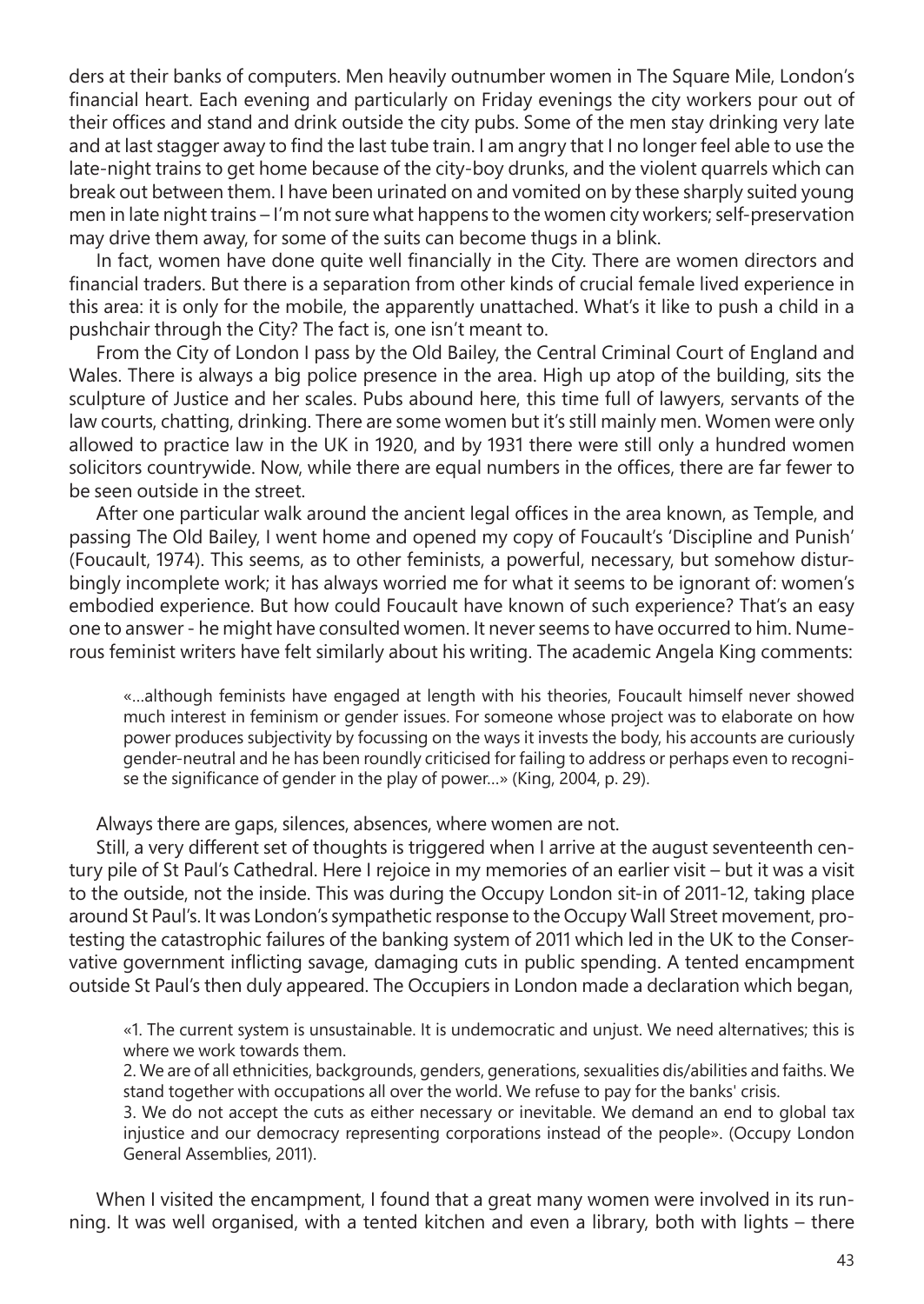must have been a generator. The Canon of St Pauls, the Reverend Giles Fraser, had requested the police to leave, saying, to his credit, that he did not mind the protestors exercising their right to protest peacefully outside.

Wandering on, I come to Hatton Garden, the jewellery centre of London, in close proximity to the City of London and of course to its money. It's London's diamond centre, with streets consisting entirely of jewellery shops. I notice how many women are employed as sales assistants in these, perhaps hired specifically to show off the rings on their feminine hands to potential customers. The merchandise, however, seems available solely for the fat wallets of the city boys. Again, it is believed to be the scene of a violent murder of a young woman in the seventeenth century, memorialised as folk law has it, in the name of one of its corners, Bleeding Heart Yard.

Another day, and I had arrived at London Bridge Station. The surroundings here are dirty London streets and it's a grimy station to arrive at. But it's also a fascinating one to walk round, being a complex labyrinth of beautiful old London brick tunnels with multiple exits. Right above it there's The Shard, a soaring skyscraper offering seventy-two floors of office and residential space topped by a viewing platform and an extremely expensive restaurant.

What The Shard might have given to the very wealthy few who could afford to live there is a panopticon view. The flats were initially offered at fifty million pounds. Up there on the viewing deck it is not like being in a very tall building, but much more like being in an aeroplane. There is a sense of having lost all touch with the ground, with other people, with the human sized. Rightly did the art historian T. J. Clarke write (in another context), 'Modernity is a loss of world'. (Clarke, 2020, p. 21).

The Shard shifts slightly with the wind. Supposing one of these flats ever did sell, the human price of living there must, I think, be a feeling of extreme insecurity. It is hubristic, potentially a target for bombs, seeming to invite disaster. With the Shard appears a crazy over-straining for height, an attempt to alter the skyline (indeed, the building can be seen from Epsom Downs, thirty-seven kilometres away). These seem to be the distorting effects of a toxic masculinity in crazed competition with other architects, delivered by Renzo Piano, a 'starchitect' (who also worked with Richard Rogers on the Pompidou centre in Paris). But something went very wrong: there is not a single resident in the Shard. Its lush apartments remain empty seven years after its opening. It seems that the Qatari sheikh owners have never put them on sale. This is apparently because in London, location is everything where residence is concerned, and the Shard's location, right on top of grubby old London Bridge Station, appears to be the wrong place for apartment-buyers of extreme wealth. From its viewing deck you can see other, lesser kinds of modernist blocks of flats. On other occasions I have walked round those other places, built and owned by various London councils. Unlike the Shard, these are much more modest public housing blocks, and yet again I note as a woman walking the ubiquitous and malign effects of the legacy of another male 'genius' architect who spent decades on public housing schemes: Le Corbusier. He is surely the father of 'star architects', entertaining grossly inflated ideas of himself as a 'genius', with Petainist sympathies during the second world war, rushing to Vichy in France in the hope of heroic architectural commissions from the Nazi-sympathising regime installed there at the time (see Martin Filler, 2009).

Corb' was known to have despised his wife and family life. He assumed that he was a gift to women, as journalist Taya Zinkin reported in the context of a work visit to India:

«As we were getting off the plane he asked me what I was doing that evening: "Catching a train, I am afraid" I said. "Pity. You are fat and I like my women fat. We could have spent a pleasant night together." He said this quite casually. He was not being offensive, he was being factual, so involved in his own ego that it did not occur to him that it might have been better put and more gallant to spend some time on preliminaries […] And he told me with chuckles of glee how Mrs Sarabhai had pleaded with him for railings or some sort of garde-fou on the terrace and balconies of her house in Ahmedabad. "The good woman was afraid that when her sons get married their children would fall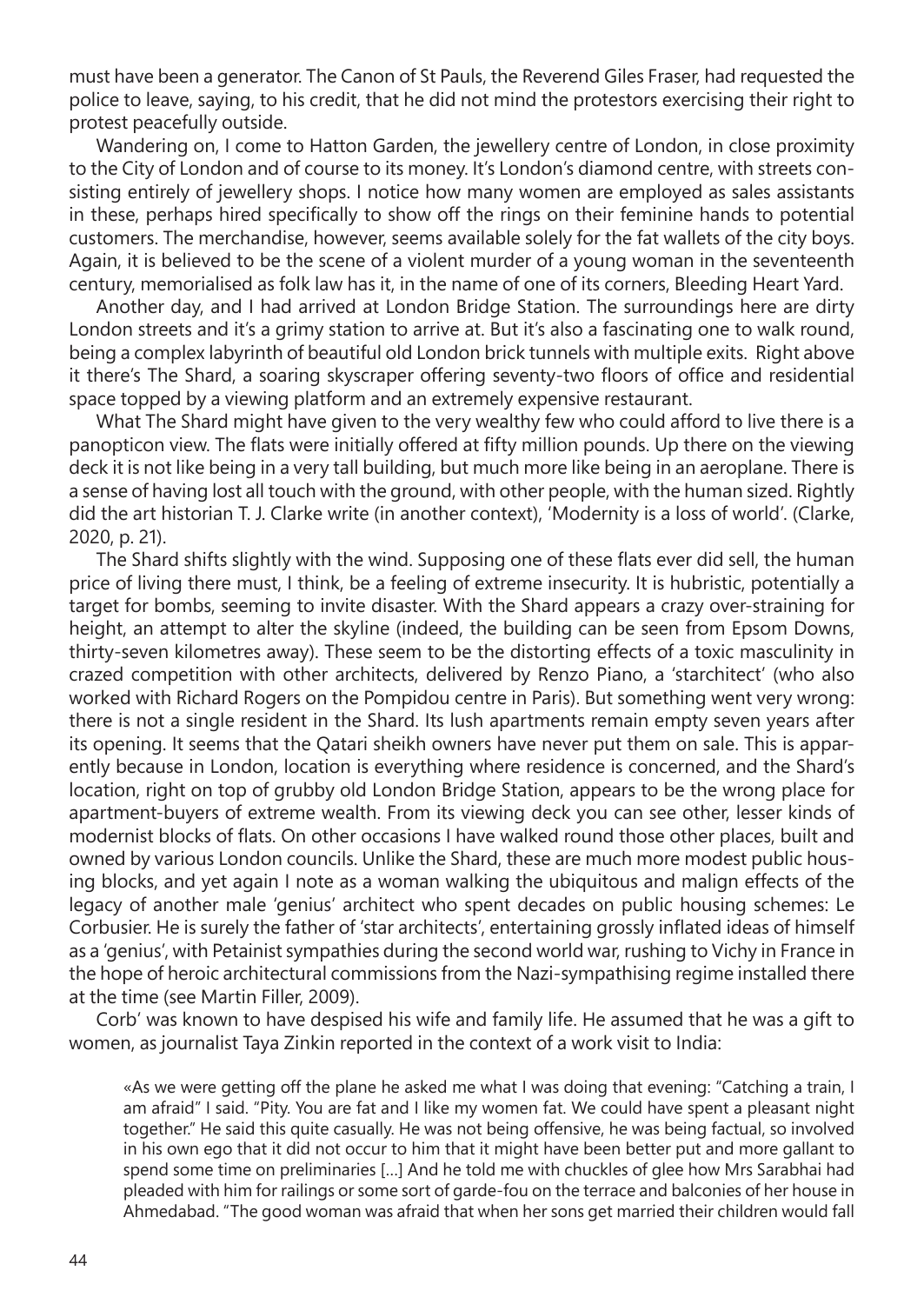off and kill themselves, as if I cared. As if I, Le Corbusier would compromise with design for the sake of her unborn brats!» (Zinkin, 1965).

Why does this matter? Because the man was building places where women and children would have to live. What would their walks be like, in the urban desert he proposed for them? His drawings for the 'utopian' Ville Radieuse suggest an inhumanly huge, impersonal environment, the productions of a megalomaniac. Sadly, any walk in London brings into view degraded blocks of flats seemingly inspired by this 'genius's' plans and, though he was only one of a number of modernist architects of his time, among them he was a leader. Whether the modernist blocks remain successful depends entirely on how well they are maintained, on cleanliness, neighbourly consideration, and sadly, policing. They can deteriorate with frightening speed, as London flat-dwellers know all too well.

To balance this, on a different day, a market day, I took a walk down the Walworth Road Market. On first impressions it's a joyous experience of being completely present down here in the streets, instead of far too high up in the sky. A market is an informal, shouty, jokey, palpable shared world, a social world. If modernity is a loss of world, down here, world is richly restored. Or so I thought, the last time I was able to go to the Walworth Road Market.

But now, down there as well as up, something terrible has happened. There is always a state of precarity, for market traders often live on the edge. At the time of writing this, the markets are closed except for essential foodstuffs, because of Covid 19. When it was fully open, many of the market's stalls appeared each week, though some came and went. The traders sell fruit'n'veg, bras'n'panties, trays of cheapo watches made in China ranged in compelling patterned rows, but which probably arrived here by falling off the back of a lorry; barbecued chicken, socks, sizzling stir-fries, glassy jewellery, fragile plastic battery-run toys broken even before they are set going. The far-away in space and time are brought together here. One is led on and on – drawn by desire to find, to discover – what? That elusive Something. There it might always be, still to be discovered, that Something of desire, something unknown, just through here and round here or round the back there…

And the markets are collaboratively produced. It's a place for encounters with others. What is to be discovered there is what a crowd of someone-else's – each with their different centres of being, their different histories, different pleasures – offer on their different stalls. Everything is touchable, solid, sometimes smelly. The traders and their clients are cheek by jowl in a jostling space. That was how London's markets were before the plague of Covid 19 hit them, and as they surely will be one day again, a collaboratively produced labyrinth of amazing surprises. Golborne Road is another, and the markets on Whitechapel Road, Petticoat Lane, Roman Road; not so much fixed places as pedestrian events, happenings. You can't possibly take a car, there is no room, for the markets are all goods for sale and elbows, hands, feet. But they are fragile, these markets, always threatened by the spread of capitalism's glass and steel. Spitalfields market, once famous, remains now only as a half-gutted genteel craft market, melancholy, while Covent Market is now strictly only for tourists.

But walking in a real London market, I am seduced, sometimes taken aback, repelled – but always fascinated, even if this results sometimes in horrible surprises. Sometimes, being nosey, I poke into the sacks of refuse, the discarded boxes and wrappings, even when a rat squirms out. My noseyness shocks even me. But noseyness is surely a symptom of desire for the city, for that more intense sense of being which it can sometimes still offer.

How, then, does my passion for street markets with all their stall-holders' patter, their conversations and mini-spectacles, a passion which is a whole bundle of emotions, relate to more detached powers of observation, which as a flâneuse I also use? Does the force of desire for the many pleasures of the markets preclude the coolness implied in the word 'observation'? Observation implies 'objectivity' – how possible is that, ever? The loving, fascinated eye will see in other ways from the coldly 'objective' eye. But maybe this quality of desirous seeing has an equal right to be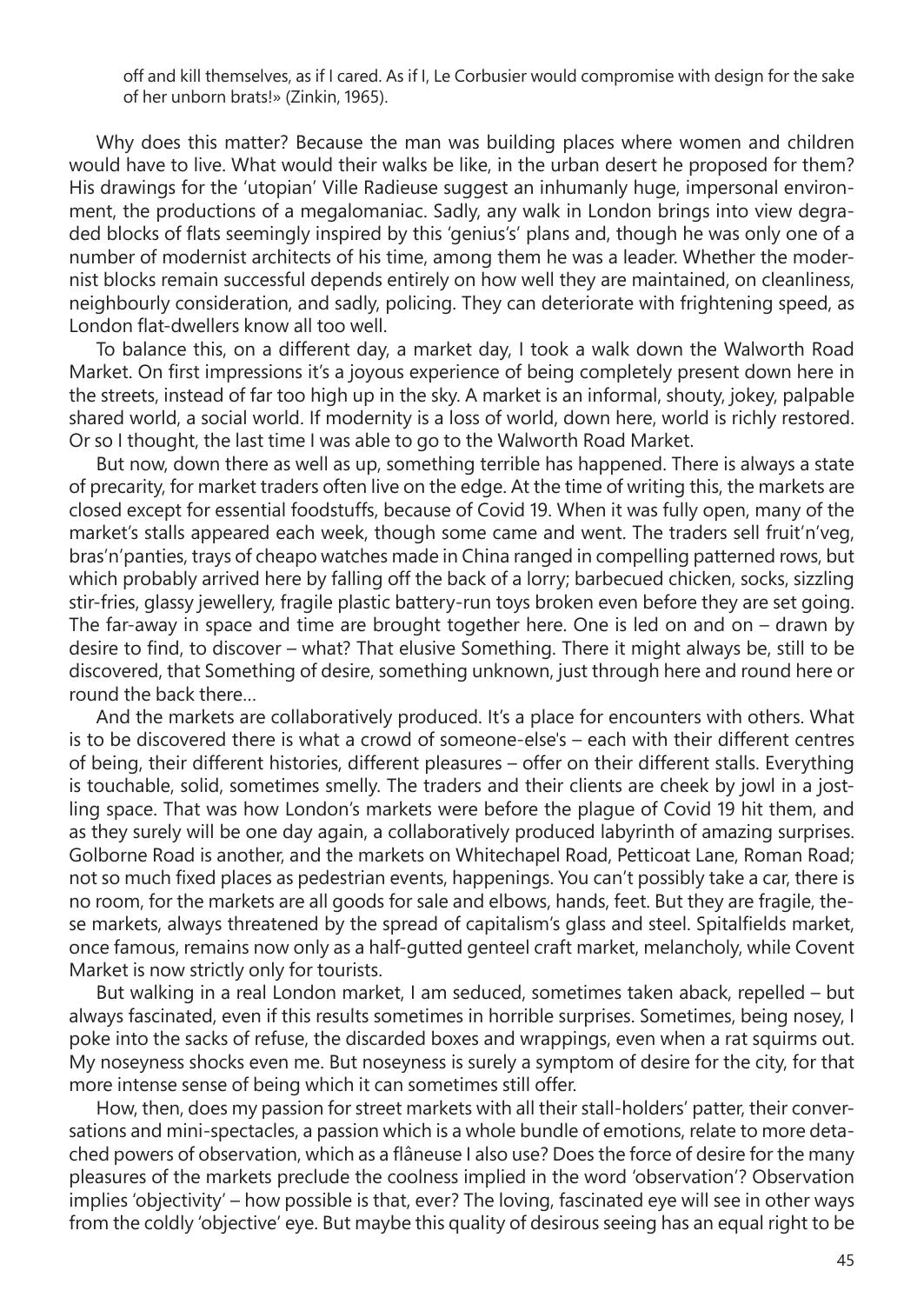valued. For is the desiring eye, the eye filled with love for the market, 'merely' that of a consumer, to be despised? The 'observant' flâneur wishes 'to know', 'to understand', words which seem to carry the authority of science, while the mind which desires can claim no such authority. There is certainly a collapse of distance in the desiring gaze and a maintenance of distance in the observing one. These ways of looking and of seeing may be incompatible; common sense suggests that these different positions cannot be occupied simultaneously. But perhaps 'common sense' is too literal a kind of sense, too simple to evoke the to-and-fro movement of mind which can occur between modes of seeing. In my own practice of the street, the pleasure in the market environment and the rational awareness of the effects of power and politics in it, which are both so inherent in flâneuserie, seem to alternate in an ongoing oscillation. I walk with a desiring eye in certain places, which does not necessarily blind my observant one. I deny neither aspect of my looking, which is a complex movement between ways of seeing, accepting both, not a stark contradiction.

The markets, with their seething life, lead my mind to Henri Lefebvre's metaphor of the unconscious as a city. For Lefebvre, the city is not the scene of repression but rightly evocative, an endlessly creative, active, productive space. For him the production of space was above all a political process. He suggested that the human unconscious is structured like a city: the city is structured like an unconscious. Lefebvre describes space as the production of a conflict between capital and lived experience in which "lived experience is crushed" (Lefebvre, 1991, p. 51). But whose lived experience? Whose unconscious? There are implications in this for women moving in in public space.

In the course of his thinking on the 'Rights to the City', Lefebvre seems to have shifted from the city as a metaphor for the unconscious, to a consideration of the actual city and how it is constantly produced as a process akin to that whereby the psyche maintains itself. Lefebvre's focus was on space as capitalist production, and the need for a shift to a more equitable socialist society, not on gendered space. The academic Mark Purcell writes:

«What 'the right to the city' adds for Lefebvre is a deeply spatial understanding of politics, and in particular an understanding of politics that places urban space at the very center of its vision. [...] The transformation of society presupposes a collective ownership and management of space founded on the permanent participation of the "interested parties," with their multiple, varied and even contradictory interests.» (Purcell, 2014, p. 148).

'Interested parties' might have been taken to include women, were it not for the complex forces which make their interests different from those of men; their interests cannot just be subsumed into a generality, or they will not be genuinely understood as equal users of the city and its public spaces. But there is no specific recognition of women here as being amongst the 'interested parties', those who actively inhabit urban space in the course of their daily lives. As a result, various feminist scholars have picked up on the fact that, revolutionary as Lefebvre's agenda was, it is nonetheless written as though the city as space as well as the city-as-psyche is a 'naturally' masculine one. The scholar Elena Vaccelli introduces her article 'The Gendered Right to the City' by saying that it

'aims at widening the idea of citizenship to encompass a bundle of social, political and spatial rights such as participation, access to resources, right to housing and welfare, having one's work paid for and recognised, and one's voice heard and not silenced. One idea that runs through the articles is that exploring gendered rights to the city should be envisaged as an articulation between gender, ethnicity, race and class. In other words, gendered rights to the city are determined at the intersection with other social categories.' (Vaccelli, 2019).

Vaccelli's words render complex the idea of 'rights to the city' and in doing so blow apart the apparently unconscious assumption in Lefebvre's writing that when it comes to the city, the masculine mode subsumes all others.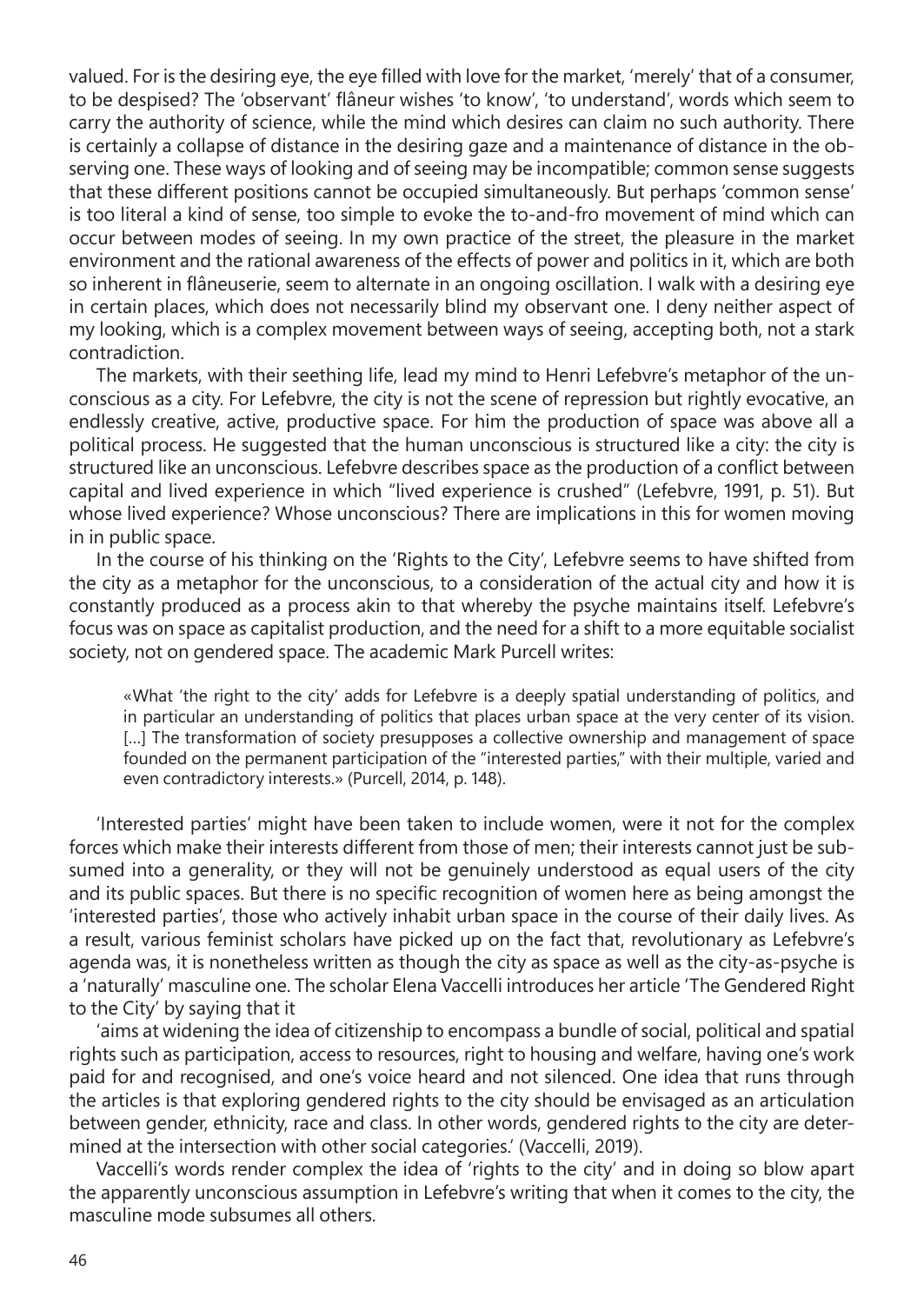I'd like to end on a more positive note. Women need to assert their right to visibility in the city, and where they feel that they cannot go alone, they might feel more able to go in pairs or groups, though there will always be no-go areas where no one is safe, female or male. Some men may be gradually realising that their street manners are unacceptable and perhaps there is less bottom-grabbing and pinching, fewer catcalls, perhaps less verbal abuse towards women (though I am not at all convinced of this). The failing education of boys in matters of relationships with girls and women is a huge issue into which I cannot go here, but it is absolutely key.

From time to time there have been various feminist efforts, often gentle and humorous, to assert female visibility in the city: the practice of yarn-bombing, for example, (a type of street art using metres of colourful knitting or crochet). There have been enormous group knit-ins on the London Underground. These demonstrations are sporadic, good humoured, sociable. But they are only scratchings at a harsh surface. There will always be men who are irredeemably predatory, violent, misogynist, so parts of the city can never be entirely safe for women and children – this is a bitter 'given'. However, parts of the city could be *imagined* differently at the planning stage, in a way which might reduce some of its dangers.

There is a need for far more consciousness on the part of too many male architects and town planners as to how men too often abuse public space, sometimes consciously, sometimes unconsciously, *because they feel entitled*. So here is an exercise for them. It is to *imagine themselves as houses*. This is to do with an individual's spatial self-understanding. How much room does one claim for oneself? One might ask, Do I have open doors and windows, or are they closed to other people? Does my 'self-as-house' have any openings at all? Do I sprawl everywhere? In evoking myself using this metaphor, have I thought of my neighbours? If I have, how do I co-exist with them, or have I, entitled, grabbed all the space? This exercise can be performed in drawing or in writing, but the main thing is that it should be done as truthfully and as unselfconsciously as possible**.** The results can be illuminating - I have carried it out with many people. What do our resultant writings or drawings suggest? I think there may be a strong correlation between our spatial self-image as 'buildings' and our spatial behaviour in the streets. A sense of entitlement to psychological space may well translate into a sense of entitlement to physical space, including the public space of the streets. (Common behaviours such as manspreading on public transport and intimidating boy racers tearing along on their bikes on the pavement come to mind). At least it might be an eye-opener for male architects and town planners as to their own spatial imaginations concerning themselves, and thence to the spatial imaginations and behaviours of many other men. Urban planners might then begin to realise what kinds of male behaviour women constantly encounter in the streets and might come up with some inventive solutions, either to circumvent or minimise it. Might architects and town planners become much more aware of their own metaphorical architecture 'as houses' and really imagine how brutal housing estates impact on women and children, and on women walking through the urban spaces which the tower blocks create? Some of those women are flâneuses, women looking around them, walking reflectively and cursing the environment which toxic masculinity, in a dire conjunction with the profit motive, has created.

If we do imagine ourselves as houses, these, interestingly, tend to be gothic houses. For several years now I have been working on a project called, 'If We Were Houses'. Over that time, I asked over a hundred individuals of all ages and genders to respond to the question, 'If You Were a House, What House Would You Be?' The responses, all unprompted, suggest an overwhelming tendency towards the mode which can best be described as 'gothic'. This word has its own long history and widely ramifying meanings, but briefly, for my purposes here, it can be defined as expressed in the irregular, the crooked, the secretive, the mysterious - the opposite of geometric steel and glass. If planners and architects better understood the spatialities of their own and others' psyches, those parts of the city which are still open to reconfiguration might benefit.

There are now many more women architects – thank goodness – and more women urban planners, but the masculine-produced urban failures of the past remain in too many places a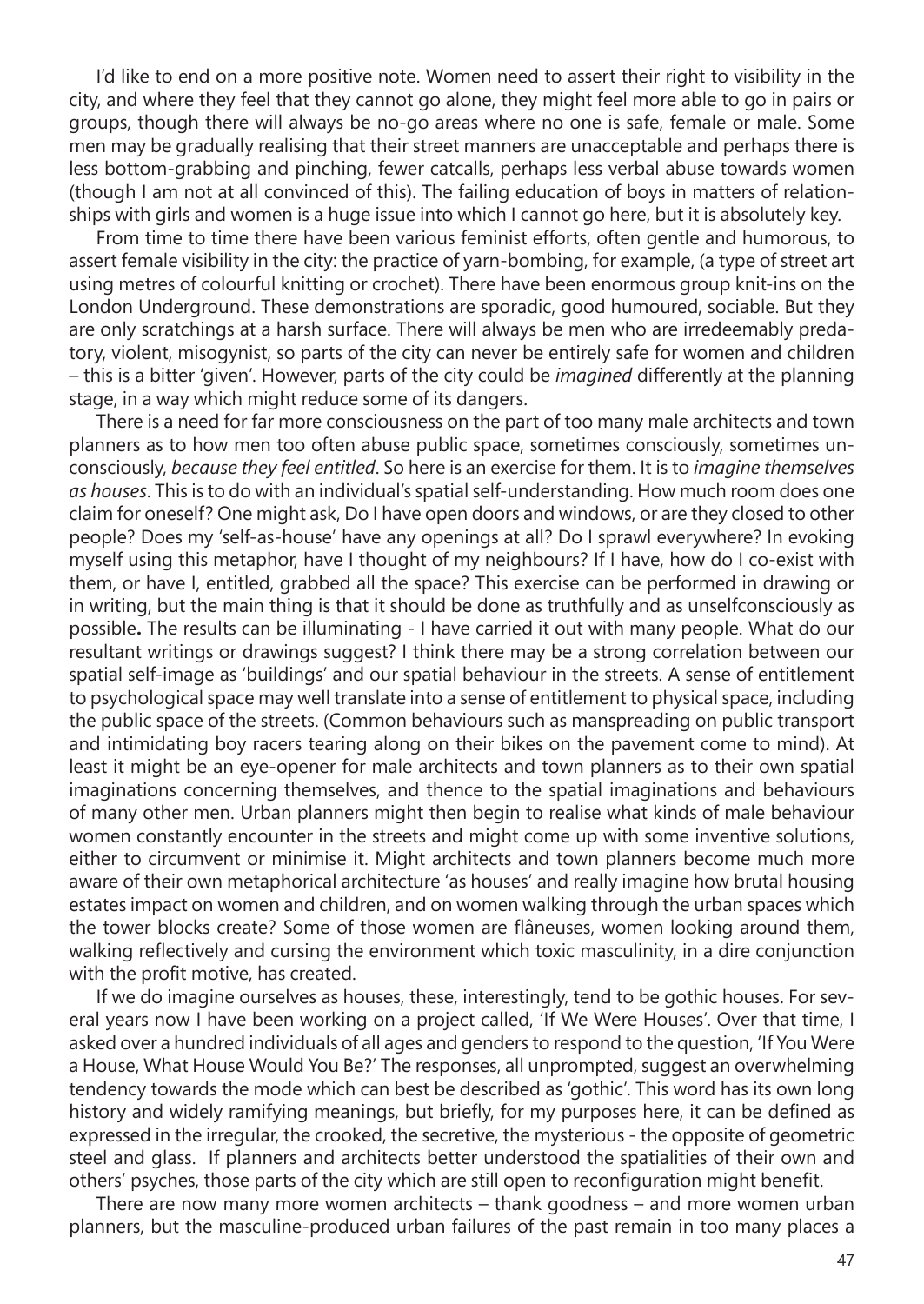permanent blight. Different kinds of imagination are needed, not those which find their apotheosis in skyscrapers. It is vital that women walk the city and think about influencing it, actively critique it, rather than fleeing it. It is not a case of just 'making room' for women in the street, as in the workspaces, not just a case of seeing how they can be 'accommodated' or 'fitted in'. We must be much more ambitious than that for the flâneuses of the city, as for every woman. Without them the city is only half of what it might be, an incomplete phenomenon, failing to reach its full potential. Women's presence in the street, as their voices in public institutions, are essential not only to maintain but to add to and indeed transform the urban environment in terms of its use, the experience it offers, and the humane, as opposed to inhumane, imagination which it enacts. The flâneuses are explorers, hoping that their presence might raise awareness, not only of the ways in which cities have the potential to augment each person's individual being but also, and this is crucial, of the possibility of fuller experiences of belonging and therefore of citizenship.

The abstract thought of town planners too often stays in offices. The result may be the acquisition of information but not experience, with disastrous results when it comes to building. Not to practise the street frequently is to be in danger of replicating, to be complicit in, the production of unliveable environments. These can be held in too many ways responsible for the delinquency which appears for example in the murderous stabbings which have been a tragic part of London's effects for too many of its boys – and some of its girls. The unliveable urban environments may even be seen as largely responsible for large scale civic unrest, thinking of the riots of 2011 in Britain's major cities, riots which expressed the very opposite of the experiences of belonging and of citizenship.

Flâneuserie therefore, for me, is a means of investigating links, of understanding causation. The committed flâneuse has a true task: to try, through her walking of streets, to make mental links, to contribute to the raising of awareness of the close and gendered interconnections between place, space, and their real consequences for us all.

### **Bibliography**

AA.VV. Women in Politics 2019. Alarm over number of female M.P.s stepping down after abuse. *The Guardian* online*.* https://www.theguardian.com/politics/2019/oct/31/alarm-over-number-female-mps-stepping-down-after-abuse Accessed Feb. 15 21.

Benjamin, W. (2002). *The Arcades Project.* Cambridge U.S.A.: Belknap Press/Harvard University Press, tr. Howard Eiland and Kevin McLaughlin.

Clarke, T. J. (2020). Pissarro and Cezanne*. London Review of Books*, Vol 42, no. 19, p 21.

Elkin, L. (2016). *Flâneuse.* London: Chatto and Windus.

Filler, M. (2009). Unmasking le Corbusier. *Australian Financial Review*. https://www.afr.com/politics/unmasking-le-corbusier-20090522-jmv1d. Accessed Dec12 2020.

Foucault, M. (1975). *Discipline and Punish: The Birth of the Prison*. Paris: Gallimard. tr. Alan Sheridan.

King, A. (2004). The Prisoner of Gender: Foucault and the Disciplining of the Female Body. *Journal of International Women's Studies*, 5(2), 29-39. https://vc.bridgew.edu/jiws/vol5/iss2/4/. Accessed Jan. 12 2021.

Le Corbusier (2009). *Australian Financial Review*. https://www.afr.com/politics/unmasking-le-corbusier-20090522-jmv1d. Lefebvre, H. (1974). *The Production of Space*. London: Wiley-Blackwell 1991, tr. Donald Nicholson-Smith p. 51.

Occupy London General Assemblies (2011), https://occupylondon.org.uk/general-assembly-minutes-1112011-7pm/. Accessed June 2020.

Purcell, M. (2014). Possible Worlds: Henri Lefebvre and the Right to the City. *Journal of Urban Affairs* Vol. 36/No. 1/2014, p. 148. http://faculty.washington.edu/mpurcell/jua\_rtc.pdf. Accessed Feb. 2 2021.

Vaccelli, E. (2018). Towards an inclusive and gendered right to the City. *Greenwich Academic Literature Archive.* https:// gala.gre.ac.uk/id/eprint/VACCELLI\_towards\_an\_Inclusive\_and\_Gendered\_Right\_tothe\_City\_2018.pdf Accessed Mar. 5 21.

Zinkin, T. (1965). From the archive: 'An awkward interview with Le Corbusier'

https://www.theguardian.com/artanddesign/2014/sep/11/le-corbusier-india-architecture-1965.Accessed Feb 1 21.